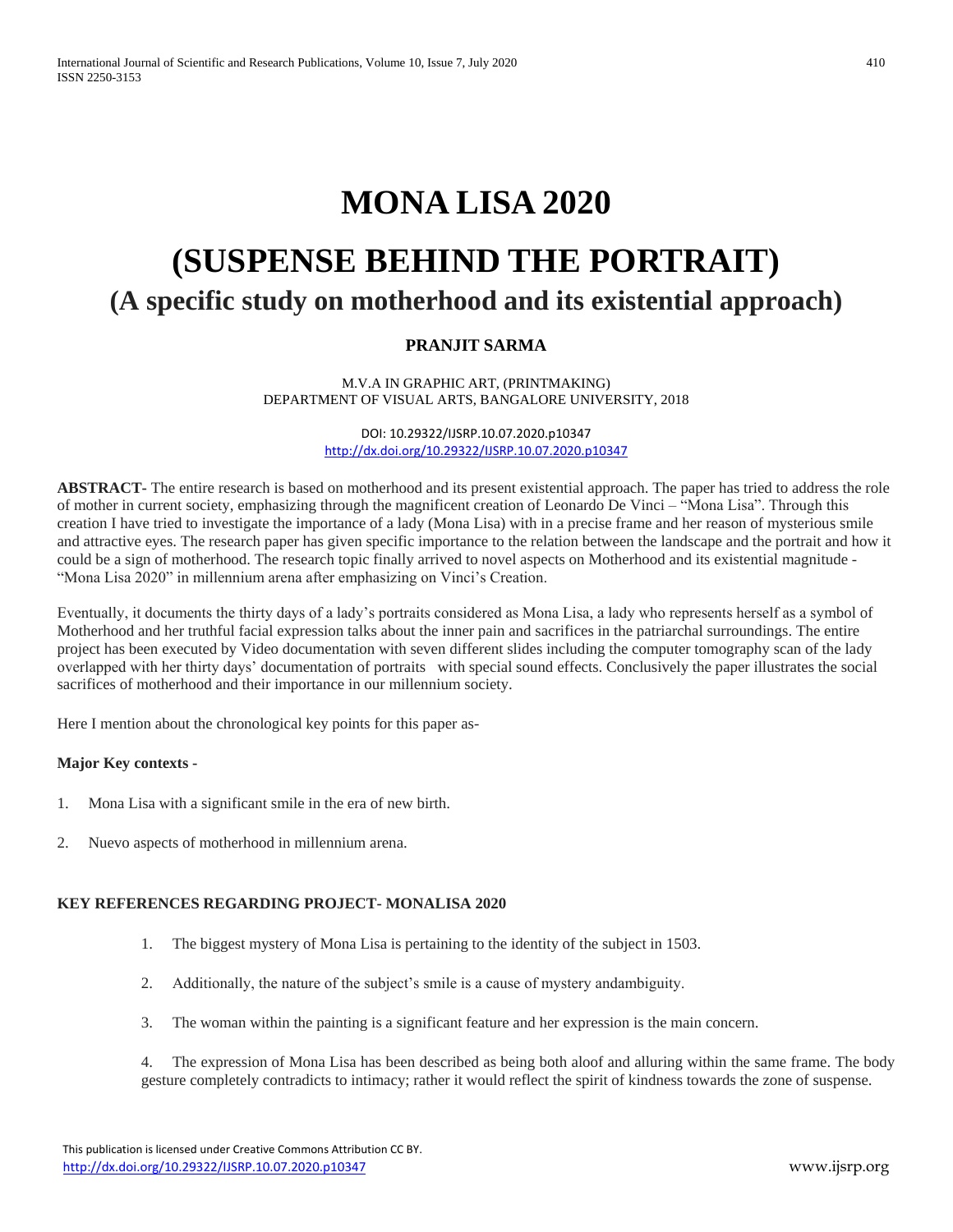5. Mona Lisawas presented by Leonardo Da Vinci as the wife of Francesco Del Giocondo, who was a famous cloth merchant from Florence.

6. The visual evidence regarding the assumption on Mona Lisa could be pregnant found by a Japanese artist, Yasumasa Morimura's painting- *Mona Lisa in Pregrancy*, in 1998.

# **INTRODUCTION-**

#### **OVERALL GENERALIZATION ON AN ART WORK-**

One cannot restrict an artistic work with a single viewpoint. It can be initiated by numerous ideas. Basically, same retrospective thoughts and observations are developed with the mechanisms of any creative art form. Viewers' skepticism for their manual fluency is produced through their harmonious participations. An "Art" form provides a means to express the imagination in non grammatical ways that are not tied to the formality and limitations of oral and written language. An art form itself is a range of forms, symbols and perceptions with meanings that are malleable.

#### **RESEARCH ELABORATION-**



# **EMPHASIZING ON AN UNIQUE SUSPICIOUS APPROACH OF MONA LISA**

*Image- MONA LISA ( 27/07/2019, image taken by Versha B. Bhide)*

Leonardo's one of the noteworthy creations of 1503, the Renaissance period is MONA LISA, who could attract a number of viewers from all over the world. It's thematic approach has been declared as a matter of mystery not only because of its pictorial arrangement but also for Da Vinci's chosen chiaroscuro scheme of the art work. Nevertheless, after perceiving Mona Lisa spectators have raised several questions in terms of its ambiguous interaction. The presented smile and the eyes have been said to be the most mysterious things about the piece of work.

A lot of debate has been continuing among numerous scholars and rechargers since its creation. It's fame highly increased during Mona Lisa's execution in Salon 1911. The conflict has been articulated by the core features as the women's body gesticulation and the cognitive interpretation of both eyes with her humble smile. Apart from the existing conflict the suspense of the representation of the woman with diverse significant gestures *(in terms of eyes, smile and hands)* and symbolic intervention with the mountainous landscape which is also considered to be another cause of mystery.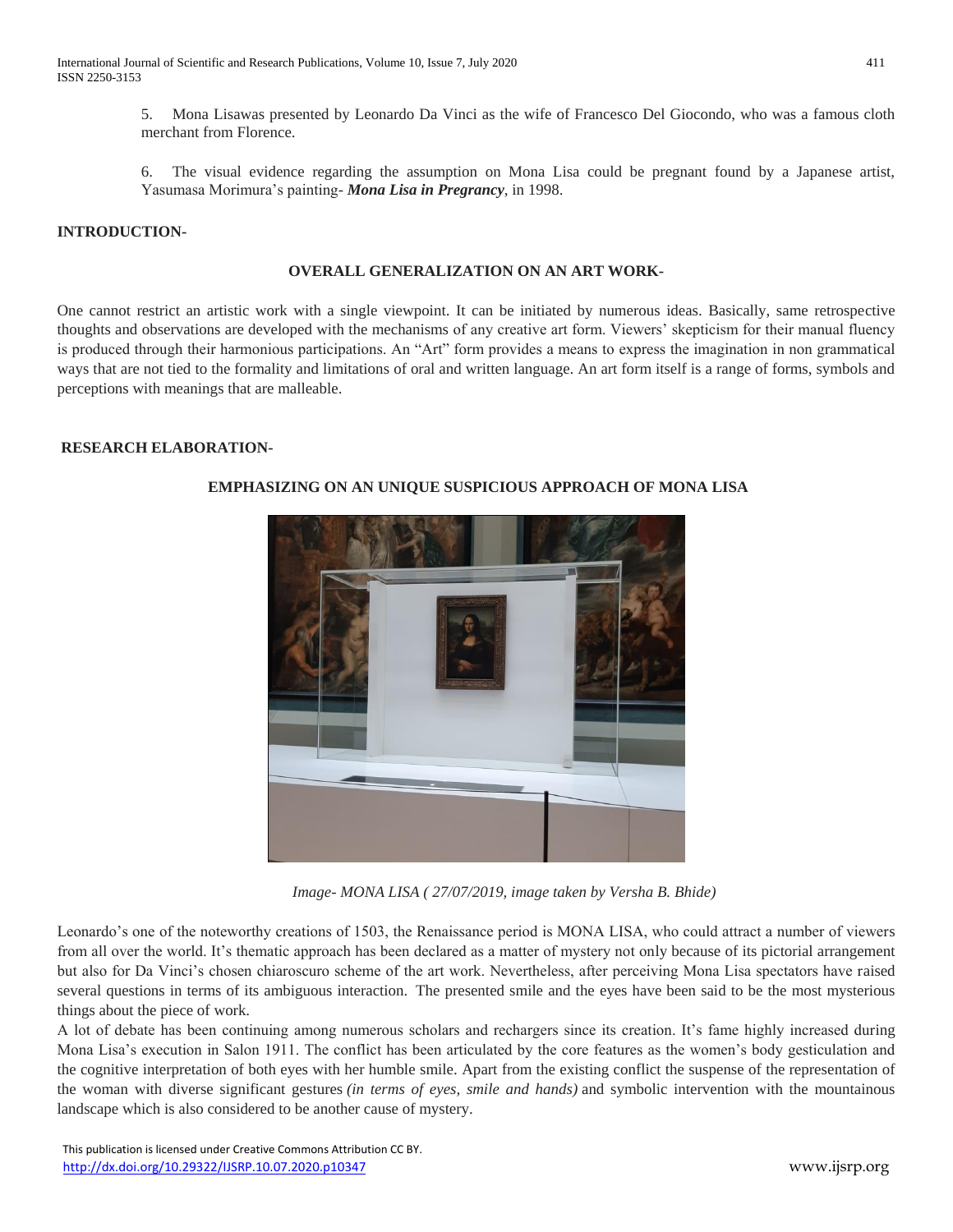

*Image- Eye, MONA LESA, (27/07/2019, image taken by Varsha B. Bhide)*

According to the GLORI ( Scholar) "The portrait drawn by Da Vinci is known as a portrait of Lisa Del Giocondo who is said to be the wife of Francesco Del Giocondo, a famous cloth merchant from Florence. Later it has been named as Mona Lisa. Based on this secondary statement if she was married then we could emphasise that there is a strong possibility of her pregnancy and her smile could be a strong indication of inner joy for the process of creation. As far as my assumption goes, that the reason behind the mystery of her smile could be throbbing of giving birth.



*Image- simle ( 27/07/2019, image taken by Varsha B. Bhide)*

through which she could execute her essence of motherhood. According to the existing resources, she has conceded with her humble visual interaction with each spectator which could be akin to social approach of Motherhood. The facial gesture of the portrait has been described to be both formal and suspiciously attractive. The posture of the both hands seems to be between chest and belly. Hence we could predict that it might be considered as Da Vinci's symbolic depiction of a pregnant lady.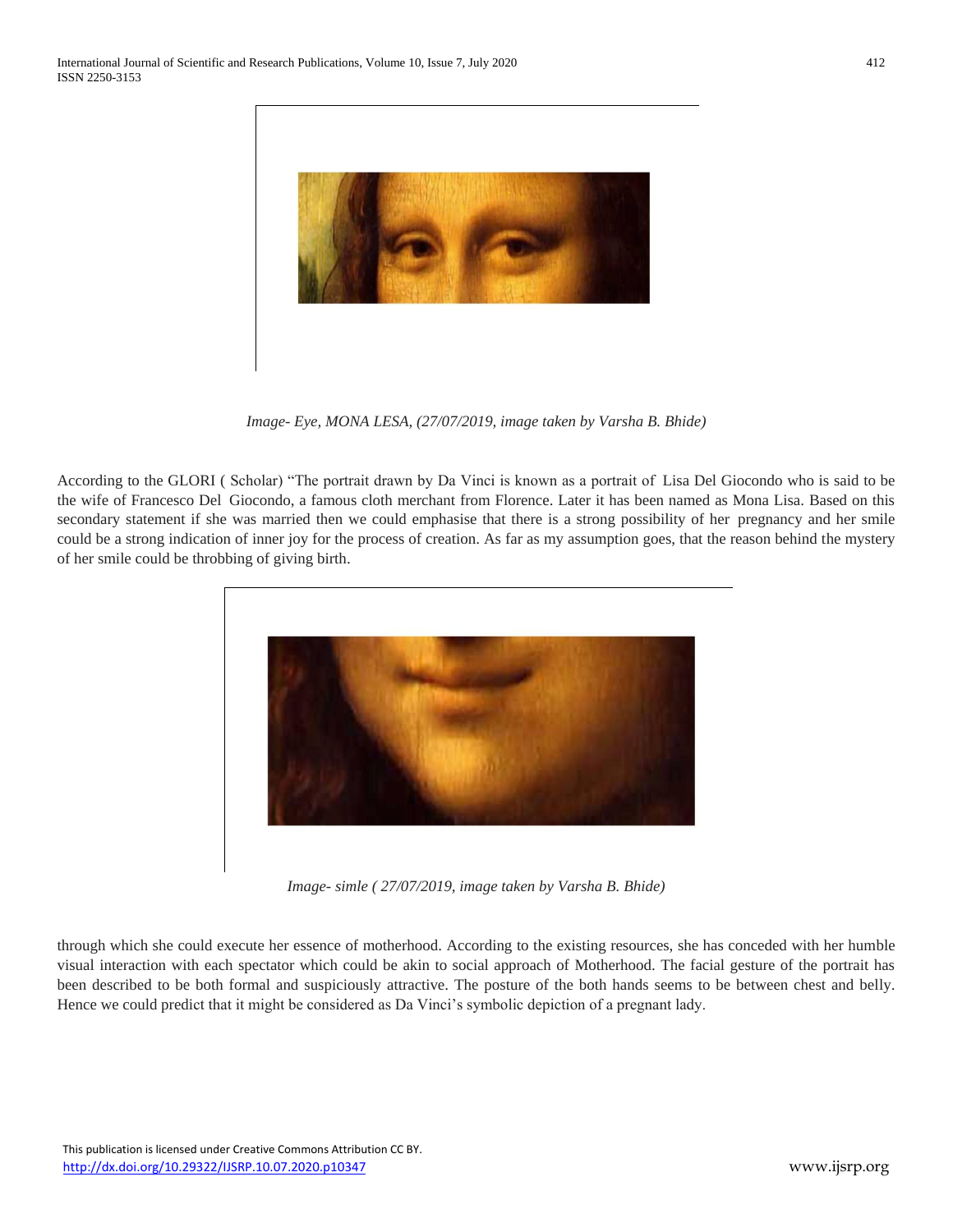

*Image- Gestures of hand (27/07/2019, image taken by Varsha B. Bhide)*

The researcher **MARTIN KEMP** and American journalist and writer **ERNEST HEMINGWAY** have mentioned about the ambiguity of mountainous Landscape in their journal. HEMINGWAY said that a small medieval town whose abbey was a model for Umberto Eco in the name of the rose, **"Bobbio"** its Roman Bridges its astride the Tribbia Valley which is known as one of the beautiful place around the world. KEMP has interrelated regarding statement on the rose, Bobbio given by HEMINGWAY. He said that Da Vinci had a doubt on "Bobbio". The contradictory statement that has been given by KEMP is ""Leonardo is reinterpreting a typical landscape on the basis of his imagination of the 'body of the earth'."

On the basis of the above statement we could clarify the existing relationship between humble gesticulation of the portrait and the depicted mysterious valley. The mesmerizing thematic composition of the landscape could be considered a substance of "an aura of Creation or Re-birth". Likewise the glorious eye interaction with her humble acquit smile could be a mystery of creation. The amalgamation of two different pictorial approaches might be indicating towards the Vinci's representation of Motherhood however, still we haven't got the enough doctrines to definitively prove this suspicion. Looking at "Mona Lisa" any one could appreciate the marvelous scientific sense of Vinci's creation and his given suspense through the pictorial composition, which has been creating a million thoughts with the diverse assumptions, decade after decade among the viewers.

Moreover that the visual evidence regarding the assumption on Mona Lisa could be pregnant found by a Japanese artist, Yasumasa Morimura's painting- *Mona Lisa in Pregrancy*, in 1998. In this painting the artist represented the original hairstyle and landscape. But artist has used his own face along with the body of a naked pregnant woman instead of Lisa's face.

## **RESULTS AND FINDING-**

#### **MONA LISA 2020 (30 DAYS' IMPRESSION OF A WOMAN, EMPHASIS "MOTHERHOOD" IN MILLENNIUM ERA)**

After emphasis on Vinci's Mona Lisa, an idea has clicked which manifested a different approach of Mona Lisa (as a sign of Motherhood) is correspond to Vinci's depiction. The key features of this project have carried a unique dimension of Mona Lisa in 2020.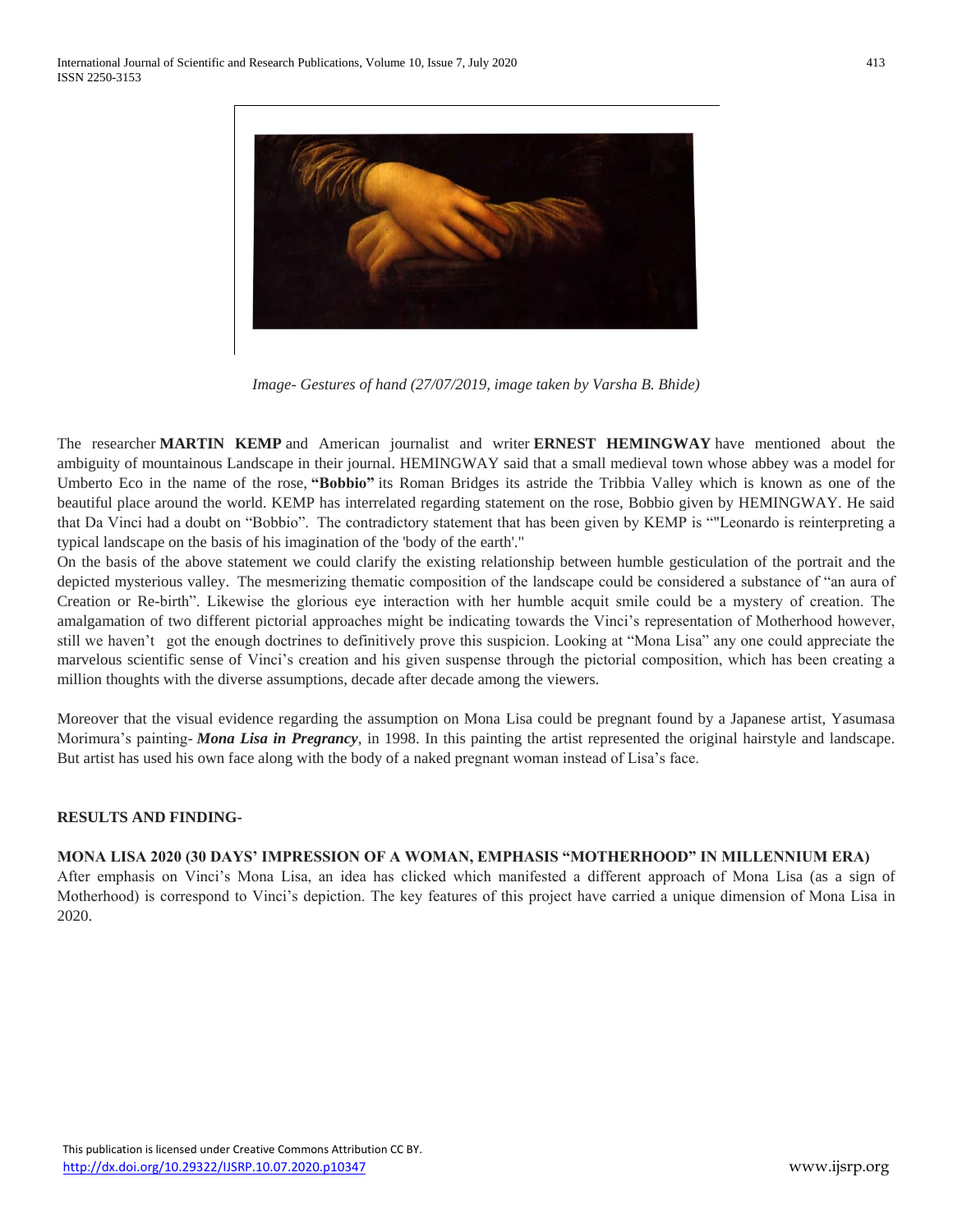

In this project the impression of 30 consecutive days of a woman has been captured through sequential photographs and Computerized Tomography (CT scan) images, to study her diverse psychological states, during the time frame of the thirty day period. She has to deal with several social responsibilities. Consequently, she has to act socially rather than according to her physiological state. Also, the actions of a woman in our society may not be a true reflection of her emotional and psychological state of mind. Therefore, her expressed action could often be contradictory to her actual state. For a woman the term "Motherhood" is a favourite among her many social responsibilities. Because of this illusive intervention, the term "Motherhood" seems to be a sign of suspense in present society.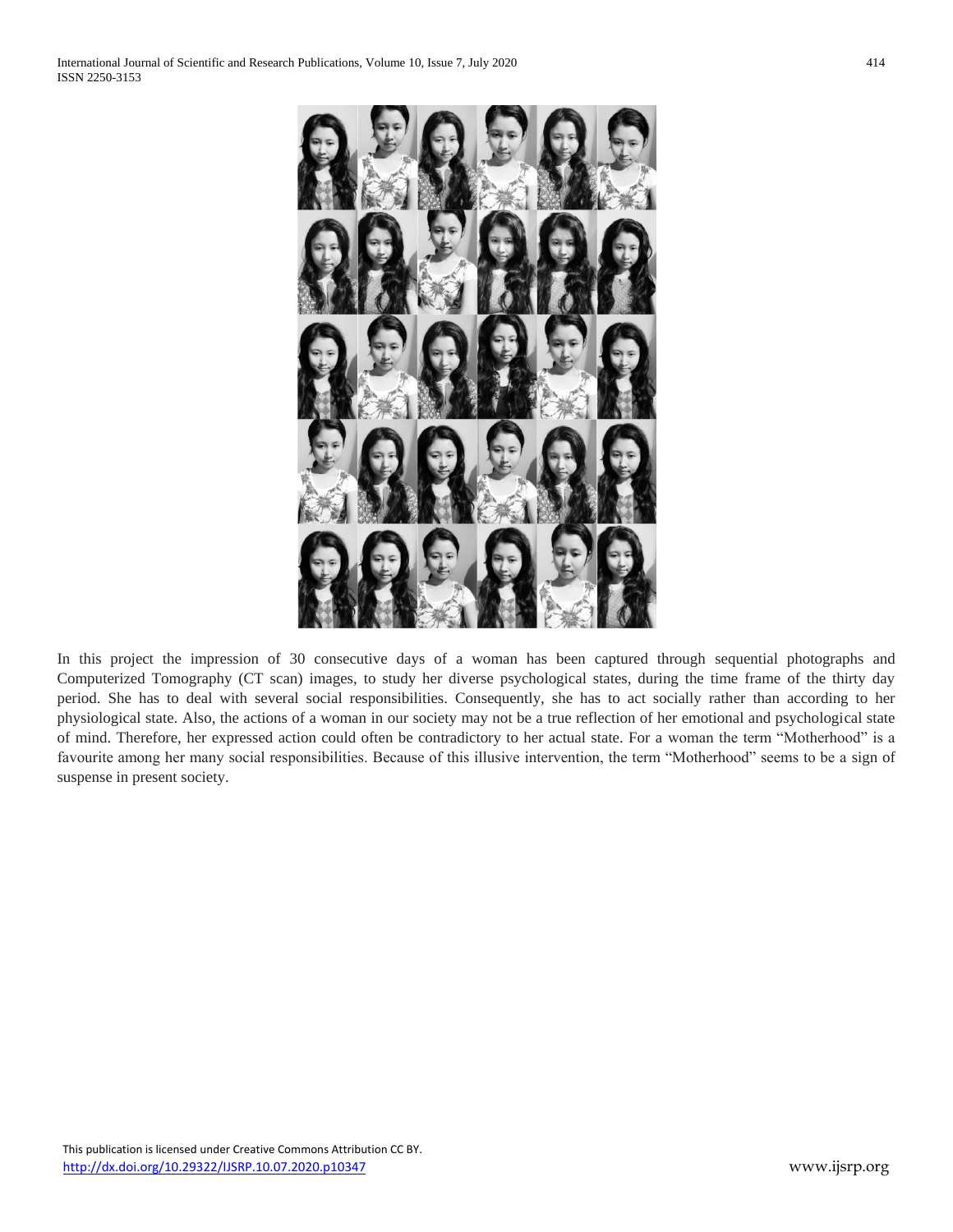

In this 21<sup>st</sup> century her 30 different facial impressions seem to show a mild contrast from one frame of the portrait to the other. Hence it gives space to the viewers to pose a few questions on her presented impression. Such as- Why is this woman called "Mona Lisa 2020?

How is the term "Mona Lisa 2020" related to this woman or the term "Motherhood"?

Why is the image replicated in each frame?

How far the images are similar to each other?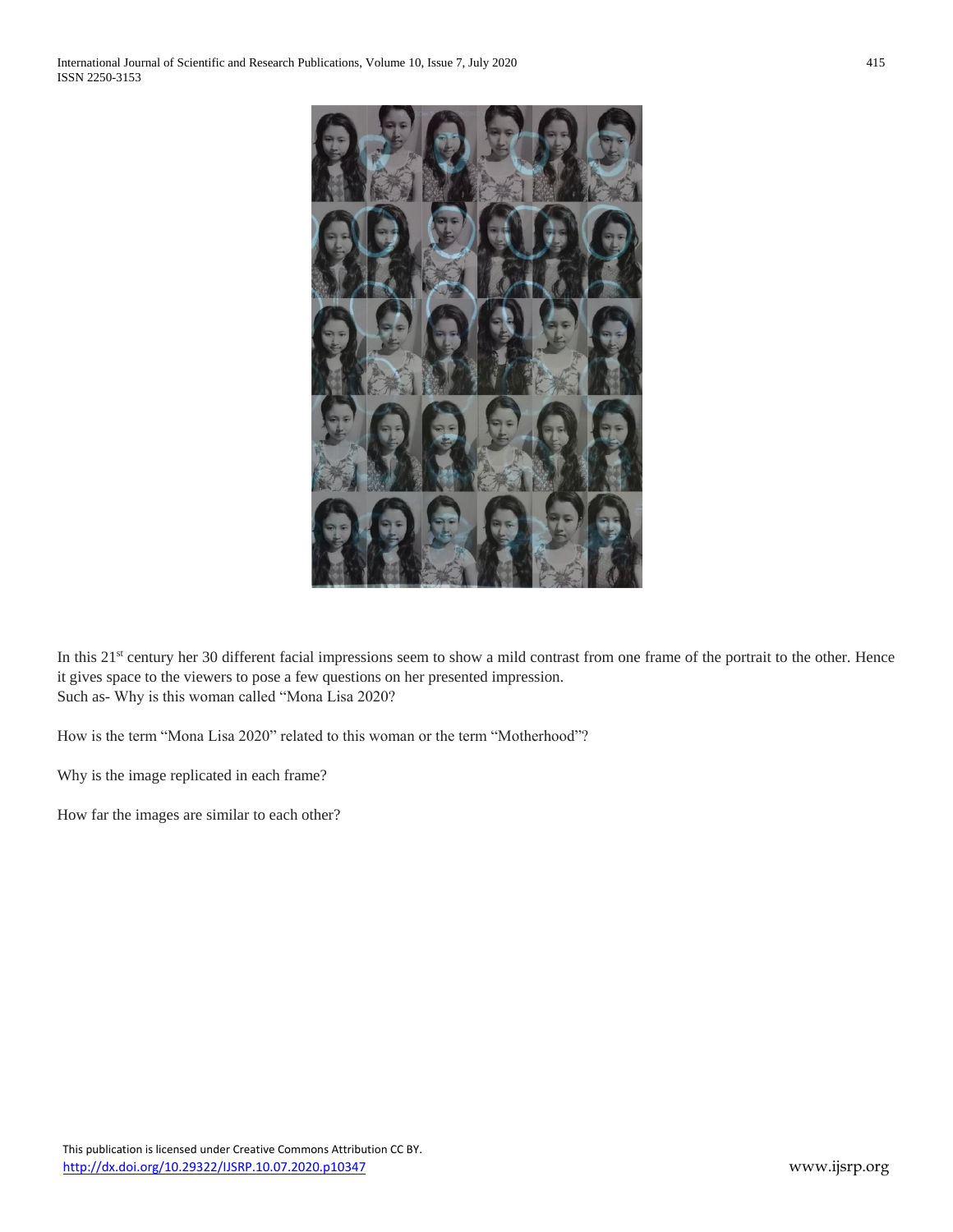

Even though these kinds of questions create a suspicious dilemma among the viewers, the approach of "Motherhood" could stand for an unique psychobiological spectrum where "the word" gets better value against the patriarchy. The value in terms of gender equality, socio- secularism and equal constitutional rights could be a concern over socio-psychological separation based upon gender difference.

**CONCLUSIVE STATEMENT OF THE WORK-Medium – Video Art**